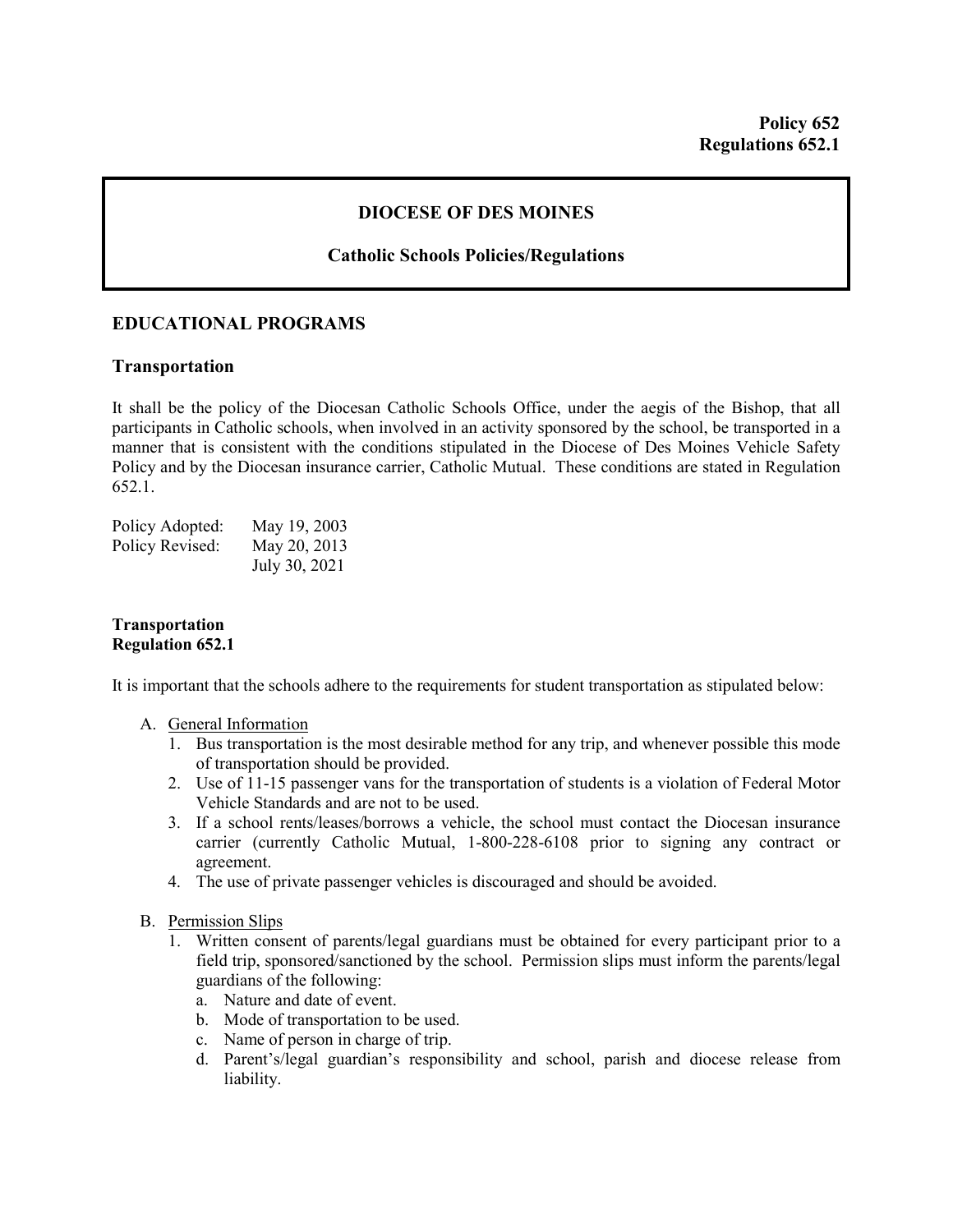- 2. Also, there must be a permission slip for each specific field trip and all slips must be signed by the parent/legal guardian.
- 3. Written consent of parents/legal guardians must be obtained for every student in on-going, recurring activities originating from the school during the current year, prior to the first such activity. Such activities may include, but are not limited to
	- Formation activities
	- Liturgical assistance at a church away from the school site
	- Recreational activities
	- Service projects
	- Small group athletic events
	- Small group contests
	- Student recruiters/school ambassadors
	- Student tutors at an elementary school
- 4. Permission slips must inform the parents/legal guardians of the following:
	- a. Name and nature of activity/program.
	- b. Mode of transportation to be used.
	- c. Name of person in charge of activity/program.
	- d. Parent's/legal guardian's responsibility and signed waiver from liability.
- 5. Also, there must be a permission slip for each different recurring activity/program, and all slips must be signed by the parent/legal guardian. The school may NOT allow one field trip permission for all trips throughout the year.
- 6. Programs containing high school aged students who have drivers licenses must develop a means of communication to be used when small numbers of students may be involved in activities that are endorsed or encouraged by the school and are conducted during the normal operational hours. This means of communication must state that the transportation from the specific activity is the responsibility of the student in consultation with her/his parents. Examples of such activities are shown in paragraph 3 above.
- 7. Transportation to an event from a participant's home (i.e., not originating from the customary school site) is the sole responsibility of the parents/legal guardians of the participant.
- C. Institution Owned Vehicles
	- 1. Vehicles owned by the institution cannot be used for personal use without authorization. A copy of the **Motor Vehicle Record** (MVR) from each state where he/she has ever had a valid driver's license is required and will be obtained in the background check process.
	- 2. Each institution will implement a quarterly vehicle maintenance and inspection program in addition to the manufacturers' operation and maintenance recommendations for all vehicles that they own.
	- 3. All Church owned vehicles must be equipped with a road safety kit and inspected fire extinguisher
	- 4. Cell phones and other electronic devices are not permitted to be used while operating a motor vehicle on behalf of the Church.
- D. Privately Owned Vehicles
	- 1. All privately owned vehicles used on behalf of the Church must be insured. They must have a valid and current registration, license plates and proof of insurance card.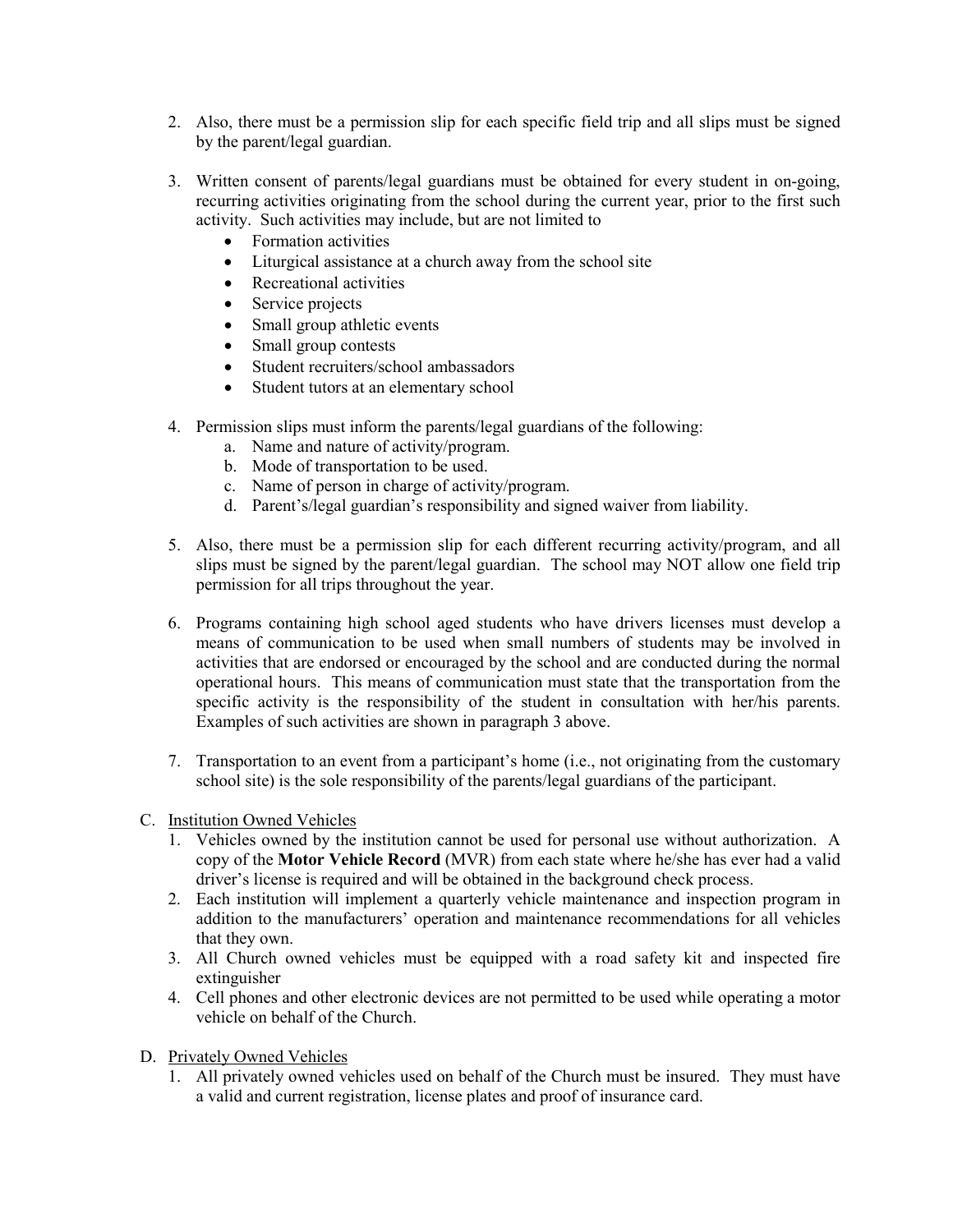- 2. The vehicle must be in safe operating condition.
- 3. The private automobile insurance company of the owner of the vehicle will be the primary insurance carrier.
- 4. The minimum liability limit for privately owned vehicles is: \$100,000/\$300,000. **A Private Vehicle Use Application** (Regulation 652.2) must be completed for each vehicle.

# E. Drivers

- 1. Drivers must be 21 years of age or older.
- 2. A driver must have a valid, non-probationary driver's license and no physical disability that would impair his/her ability to drive the vehicle safely.
- 3. Operators must possess a current valid driver's license for the type of vehicle they will be operating.
- 4. No operator will be hired or be allowed to provide volunteer transportation on behalf of any Church entity who has had any of the following citations or convictions in the past three years:
	- − Operating a vehicle during a period of license suspension, revocation or forfeiture
	- − Driving under the influence of alcohol or drugs
	- − Hit and run accident
	- − Failure to report an accident
	- − Negligent homicide arising out of the use of a motor vehicle
	- − Using a motor vehicle for the commission of a felony
	- − Operating a motor vehicle without the owner's authority
	- − Permitting an unlicensed person to drive
	- − Reckless driving
	- − A combined total of three or more accidents and/or moving violations
- 5. It is the responsibility of the operator to ensure that passengers adhere to the current State of Iowa safety belt laws and regulations.
- 6. All operators are expected to take the online defensive driving course Be Smart-Drive Safe. <http://www.cmgdrivesafe.com/>
- 7. Any volunteer who drives on a regular basis for Church/school business must complete the **Volunteer Driver Application** (Regulation 652.3) and the background check forms. Please retain the Volunteer Driver Application in your office.
- 8. A copy of the Motor Vehicle Record (MVR) from each state where he/she has ever had a valid driver's license is required and will be obtained in the background check process.
- 9. Potential drivers should not be utilized if they answered "YES" to any of the questions asked on the Volunteer Application (Regulation 652.3)
- 10. The driver must be informed that his/her insurance is primary and diocesan insurance is secondary in case of accident or liability.
- F. Accident Reporting
	- 1. If an accident occurs:
		- − Obtain medical assistance, if needed, **at the scene** as soon as possible.
		- − Contact local police, sheriff or highway patrol authorities as required.
		- − Exchange driver, vehicle and insurance information.
		- − Report the accident/moving violation to the insurance agent.
		- − Report the accident/moving violation to the Church/School.
	- 2. Complete the **Vehicle Accident Report** (Regulation 652.4)
- G. Record Keeping